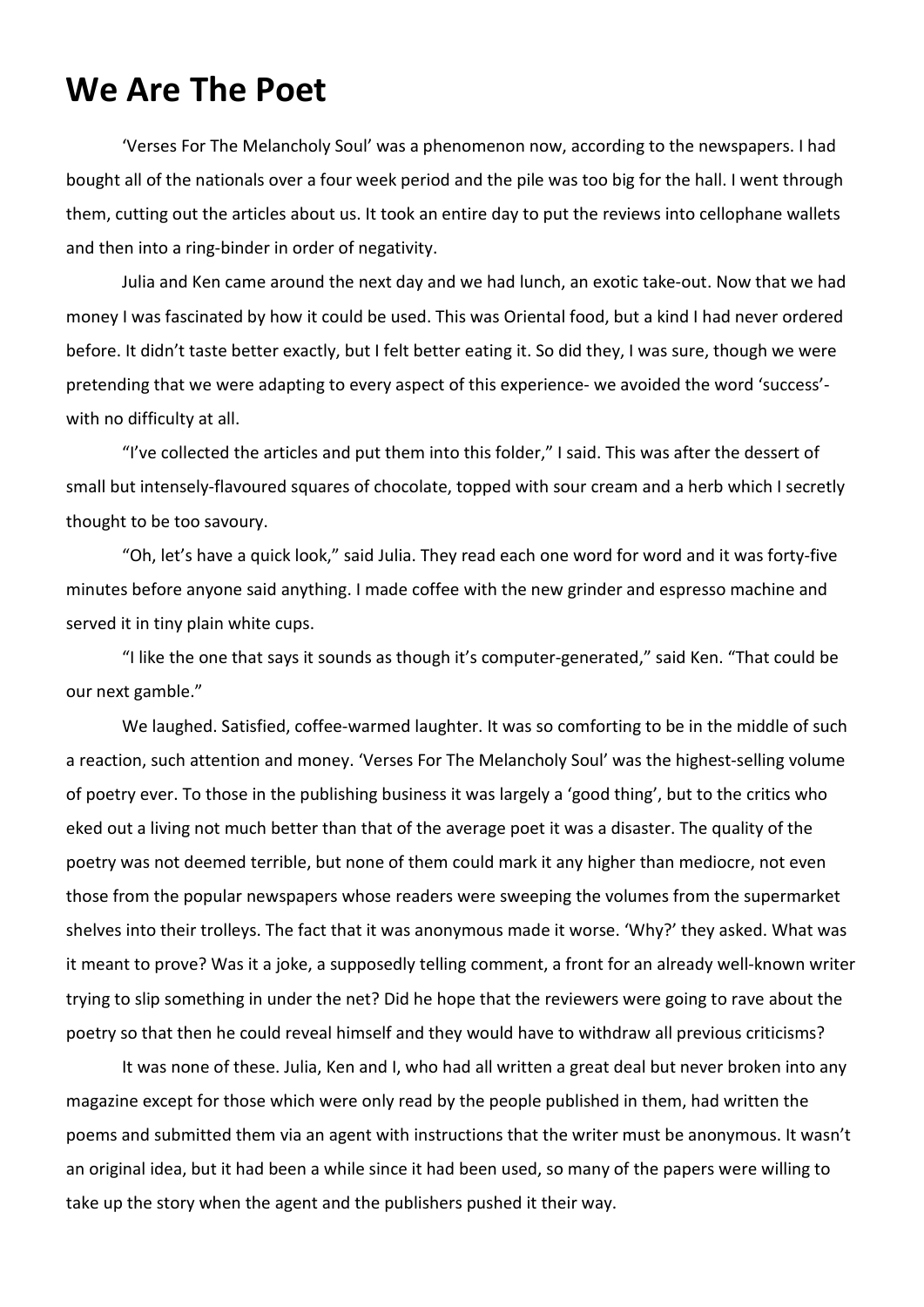We spent the afternoon drinking and grazing expensive snacks from my fridge. We listened to a piece about ourselves on the radio, the usual affair where the presenter read out the astonishing statistics- more volumes sold that week than the rest of the top twenty put together- and re-told the story of the publishing coup of the decade. Then two guests came on, one bitterly decrying the degraded taste of a group of consumers who he would not grace with the term 'reading public', the other insisting that at least people were reading and who really had the right to tell them what to like? We smiled at each other with great moneyed fondness and then Julia and Ken went home to their new apartments on the river.

The summer of our success looked as if it might last forever. There was nothing much to do but watch the money come in and read the articles which never seemed to dry up. We went international. The poetry was easy to translate and the anonymous poet became well-known in over thirty countries. Different covers were created depending on the market. Abstract shapes in primary colours for southern Europe, moody monochrome shots of a person who the buyer might suppose to be the author for the northern territories. I doubted that it made any difference but we went along with the strategies.

"Have you seen the Canadian one?" said Julia, one day outside an art gallery where we had snapped up some aluminium sculptures. "I was rather pleased, it had one of my quotes on it. 'We bless ourselves and pray for rain.'"

She laughed what was meant to be a tinkling laugh and walked on towards the embankment, but what I heard was a sudden metallic screech obliterating the hum of my summer idyll. Her quote? *Her quote?*

We dined at our favourite expensive Italian that night and I struggled to control myself throughout the meal. Then, when Julia took herself off to the bathroom, Ken leant over.

"You know what she said? About *her* quote?"

I nodded and stared at him, desperate for connivance.

"Hardly *hers*." I smiled. He smiled back.

"Exactly. Exactly what I thought."

"I'm glad you spotted it too."

"Could hardly miss it. I was speechless."

Julia was on her way back. Ken looked deep into my eyes and whispered:

"I even remember where I wrote it. On the train, going to my sister's. It was last November and I would have been somewhere between London and Nuneaton." He chuckled. "I can remember it in that detail!"

I couldn't eat dessert. The food was blurred and my companions were like distant melting figures. Ken as well? Was it some kind of wind-up? I wished it was, but they were not that type. In fact,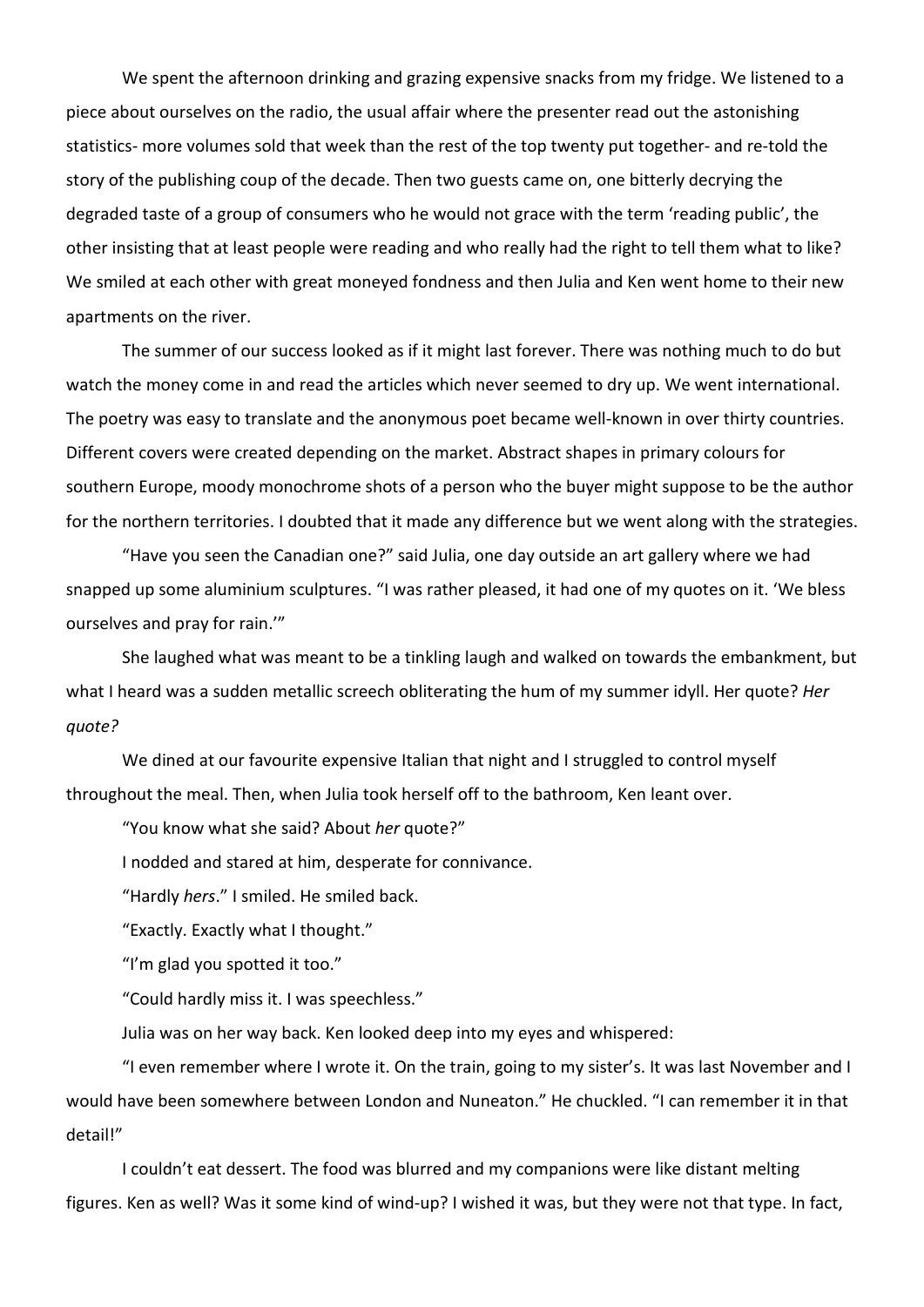they were clearly not my type at all. Why had I ever fallen in with them? Two opportunists who would brazenly steal any credit just because we had supposedly written this thing together.

I went home and stayed up all night, going through the volume with two highlighter pens. Apart from 'We bless ourselves and pray for rain', there were five hundred and ninety three lines (out of eight hundred and ten) which in a fair world, in a proper book where each poet was properly credited, would have been attributed to me. Did those two realise that? Did they have any idea of the proportion of the work I had done or would they try to steal the rest too?

I breathed deeply. I tried to meditate. I told myself that it was never meant to be great poetry, that our plan had been to write in the style of the more anthologised poets of the ages- Keats, Tennyson, Auden- and then give it a modern makeover. There was the unspoken premise that we were above this kind of rivalry, that we were just proving some kind of point. But now that the dish had been served on a silver platter, pride was suddenly everything and we all wanted to come out of the kitchen and take a bow. I knew that the dish was nearly all mine. The colour, the flavour: it was mine.

"No way!" screamed Julia, on the night that I could no longer resist making my claim. "No *fucking*  way!"

There was a fierce exchange of views. Claims and counter-claims for specific lines were made. In the blowsy Mediterranean restaurant, where we were drinking three-figure bottles of wine and eating truffles imported that very afternoon, plates were upturned. There was scratching, kicking and eventually an amateurish fistfight between me and Ken while Julia slapped at our necks and backs. When we were exhausted and reduced to spitting at each other, the waiters swooped like a swat team and bundled us out through the restaurant garden. The chef swore in Italian as we went past the kitchen window and threw a foul-smelling carcass at us from his stock pot.

"That's it," cried Julia, as we all ran in different directions down the street. "It's coming out."

"Bloody right it is," said Ken, laughing and crying between sentences. "It bloody is. It fucking bloody is alright."

As it happened Julia got there first. She had a friend on one of the nationals and two mornings later we were exposed. Or rather Ken and I were. In this version of the story it had all been her idea and somehow she had been forced into accepting us as her conspirators even though we had barely contributed. Apparently Julia's idea had been to comment on the way that poetic fashions come and go but the moods they evoke are timeless. We had never heard this before. A day later Ken's version came out, by and large the same as Julia's but with the roles exchanged. Then I rather tiredly went to one of the papers which hadn't yet had their own exclusive and explained that I was the creative force, that Ken had been the business brains and Julia the PR expert. The rest of the media commented and then commented on each others' comments. They claimed that it had all been fishy from the start and no-